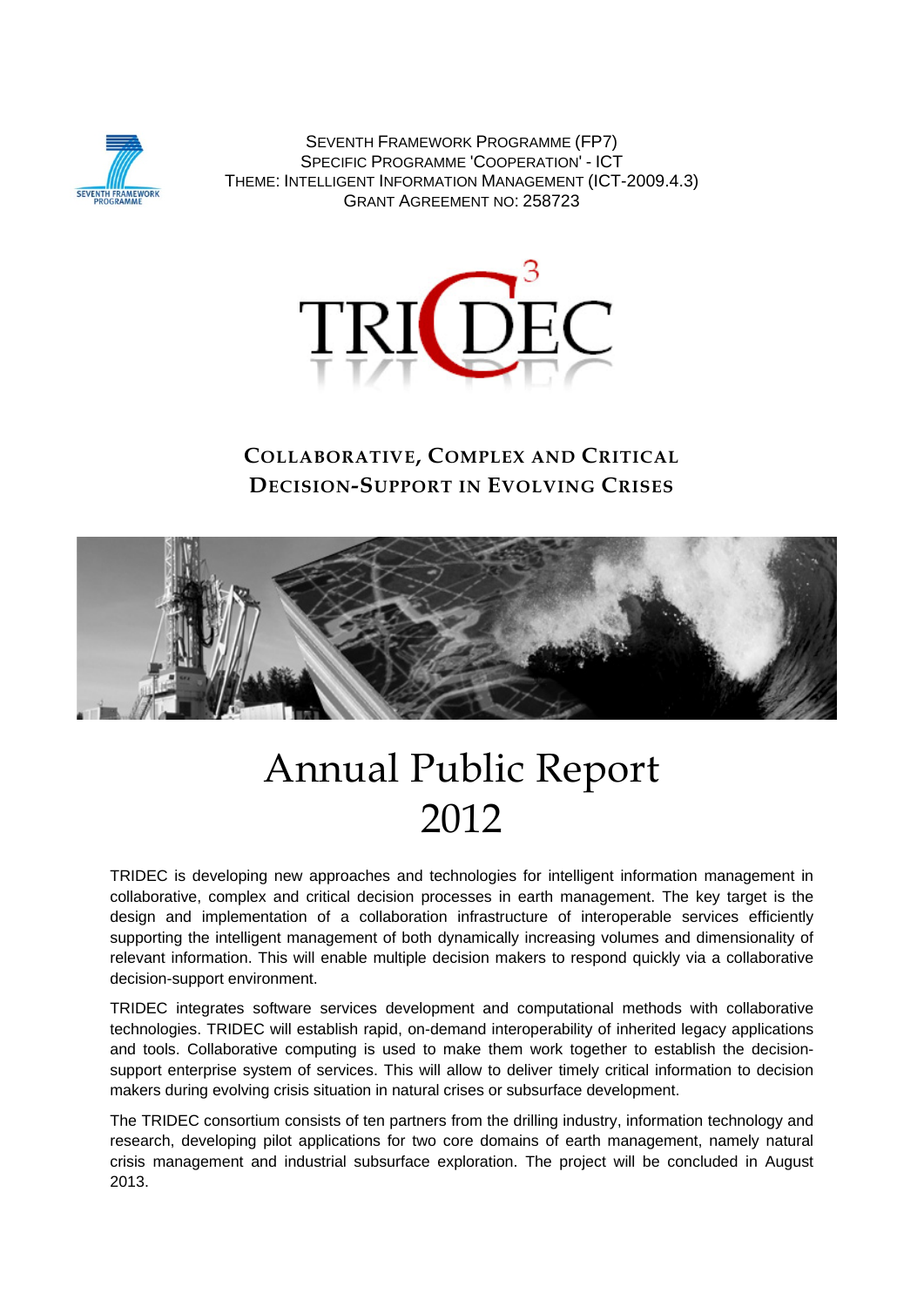# **1 Summary of Activities**

In the second project year, the TRIDEC consortium has essentially concentrated its efforts on the following major topics:

- 1. Activities started with the validation of developmental results of the  $1<sup>st</sup>$  phase of TRIDEC, comprising the core components including **middleware, knowledge base, workflow management and decision support components as well as both application prototypes**.
- 2. Scenarios, stories and use cases resulting from the first year requirement analysis of TRIDEC helped to compile specific user and system requirements for the design of the system, the development of the core components and second application prototypes.
- 3. Preparation of an overall architecture document through a dedicated Architecture Task Force, especially addressing the system-of-systems (SoS) nature of the TRIDEC system. The architecture document comprises different perspectives, e.g. components and the information viewpoints. It also includes concepts for the system integration, e.g. via an enterprise service bus (ESB), and also approaches the management and processing of events.
- 4. Development of the second demonstrator of the mid-weight system, by extending the existing light-weight system to integrate a full enterprise service bus and security services, allowing operators of the data acquisition sites to help protect the confidentiality and integrity of their data. This task also integrates an extended knowledge base and decision support sub-systems to support prescribed workflows for more extensive thematic services. The second demonstrator was released in October 2012.
- 5. Maintenance and extension of structures and procedures needed for project management and project execution including consortium meetings, compilation of status reports, readjusting of project Milestones and Deliverables and conference calls to coordinate independent software development activities.
- 6. Fostering of collaboration and communication within the project by updating and extending the information exchange facilities such as the TRIDEC Project Portal. The portal has become a central information hub for both public information and project information management for the consortium and the Technical and Scientific Advisory Board (TAB).

The achievements constitute the solid ground for further elaboration of requirements thus providing the profound basis for the design and effective development of the next generation of more complex TRIDEC demonstrators scheduled for 2013.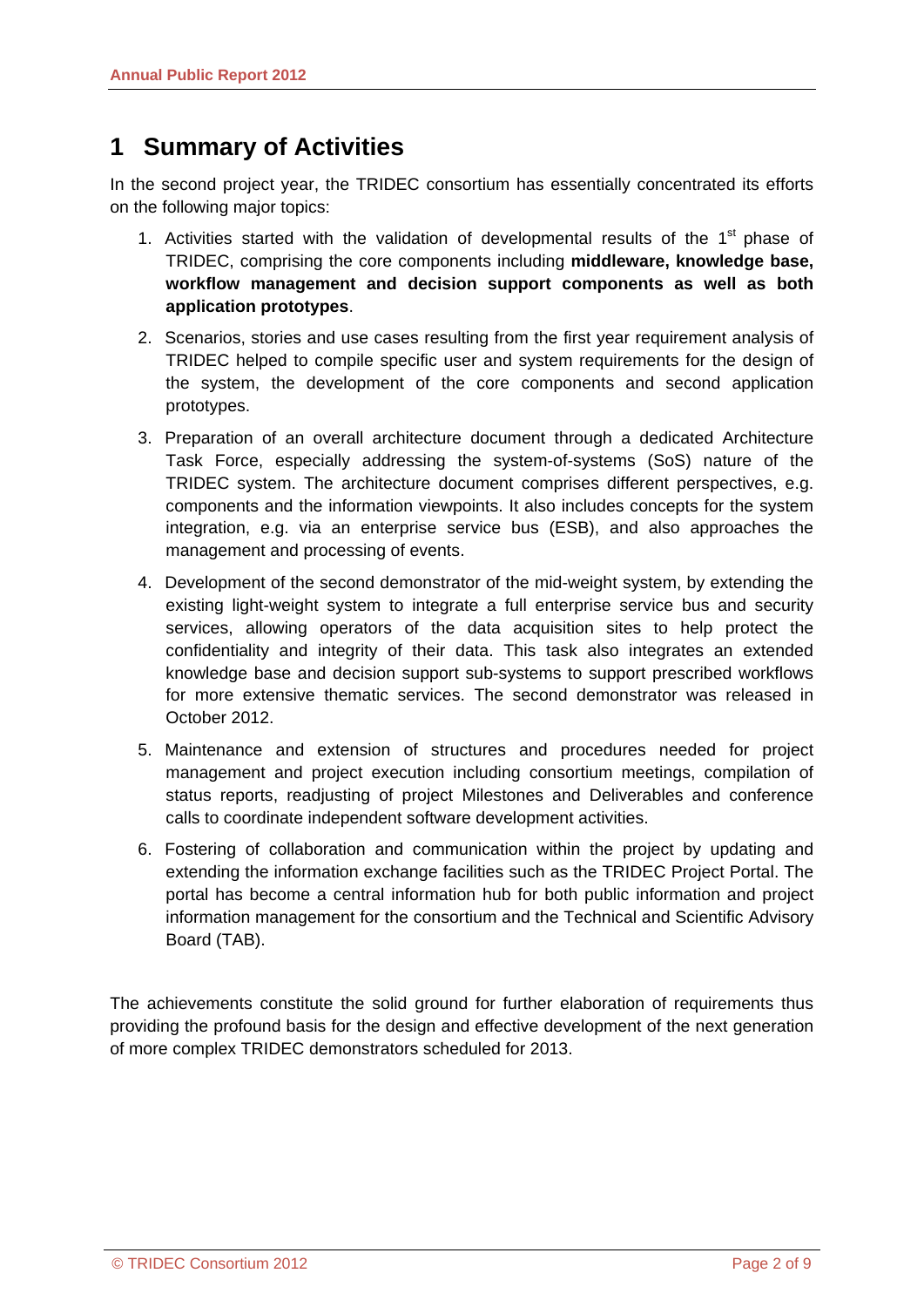# **2 Progress in Important Working Areas**

TRIDEC focused on the following core working areas**:** requirements engineering, design and system architecture, the development of a service platform and two application demonstrators in earth management, i.e. in natural crisis management and industrial subsurface exploration.

The main objectives of TRIDEC are included in the core working areas:

- Construction of a robust, scalable service infrastructure supporting the integration and utilisation of existing resources including distributed sensor systems, monitoring facilities and geo-information repositories as well as simulation, processing and data fusion systems.
- Development of services for the flexible management and configuration of system resources especially sensor systems including the configuration of discrete sensor networks and tasking of sensors in order to realise intelligent observation and monitoring strategies.
- Design and implementation of a knowledge base for intelligent information management providing essential context information for the aggregation, storage and retrieval of large volumes of information, e.g. about system components, prognostic models, rules, data and information models, ontologies, as well as past crisis events and simulated data for system tests.
- Construction of tools for the design and execution of complex information logistic processes and workflows steering ingest and fusion of data as well as rules for the selection of context information delivered by the TRIDEC knowledge base.
- Design and implementation of an adaptable framework for collaboration and decisionsupport environments enhancing complex business processes including the intelligent management of crisis situations and the systematic testing of system features and training of decision makers.

TRIDEC focuses on two application fields, namely natural crisis management (Tsunami use case) and industrial subsurface exploration (Drilling Operations use case). Both fields have a very high social and economical relevance and represent only two examples of the broad applicability of the innovative TRIDEC concept. Detailed progress reports are given below.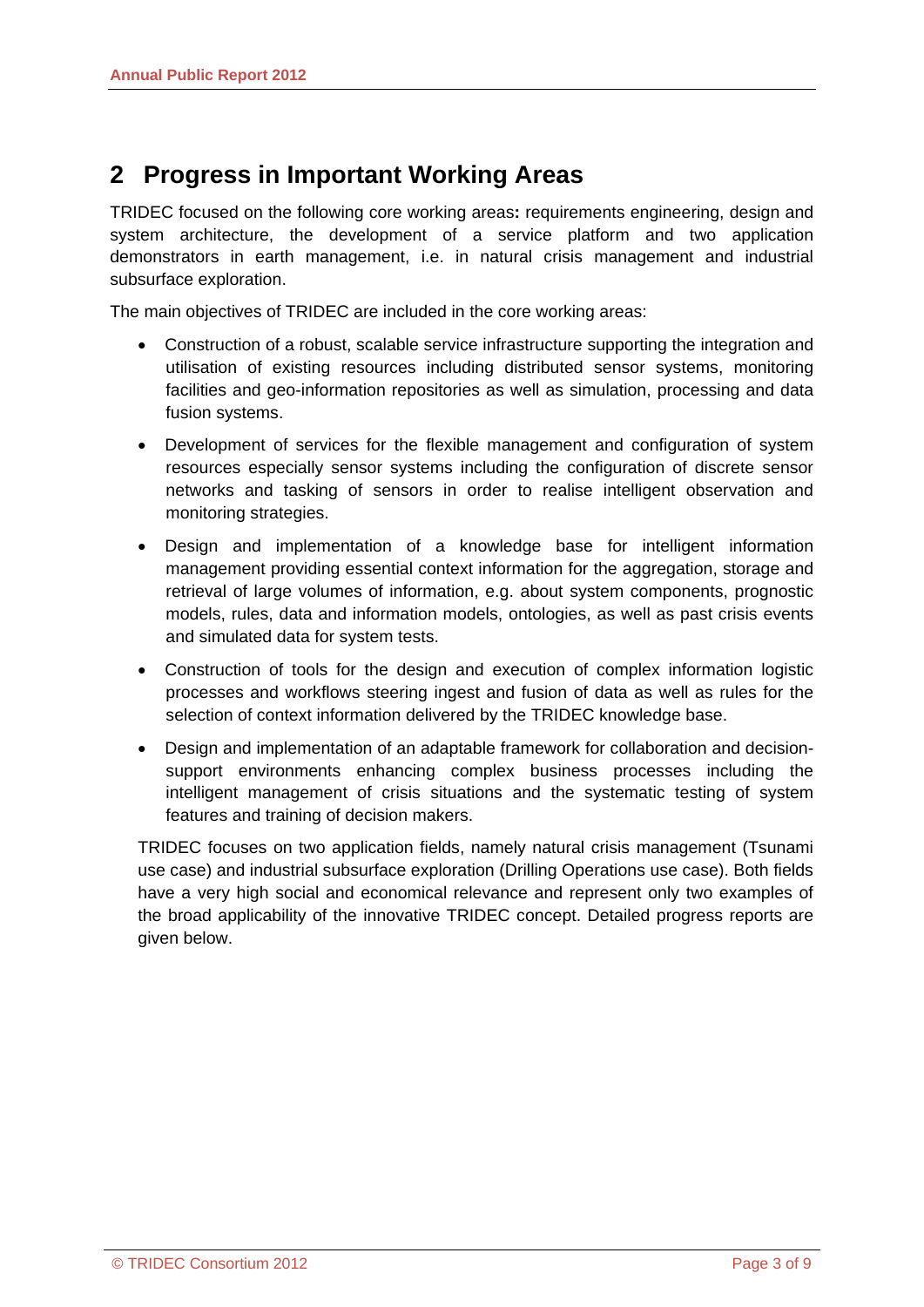#### **2.1 Service Platform Development**

Flexible service orchestration and easy adoptable decision support workflows are very important to address the complexity and diversity of crisis management scenarios and contingency plans. The design and development process of the TRIDEC event driven service platform includes architecture and core components, knowledge base, services orchestration and decision support workflows, to enhance the overall scalability and resilience.

One of the key activities of TRIDEC addresses the elicitation of end-user requirements. In this process, scenarios, stories and use cases captured specific user requirements. The resulting functional and non-functional system requirements for both application fields, Natural Crisis Management (NCM) and Industrial Subsurface Development (ISD) have been compiled in a system requirements document. Based on this, the TRIDEC Architecture Task Force specified the architecture with an emphasis on the SoS federated nature of the system. A SoS consists of a set of independent information systems that have to cooperate in order to realise complex collaborative tasks.

The TRIDEC SoS addresses real-time crisis management. Therefore very high standards in terms of information and event management as well as performance and resilience requirements exist. Special attention was put on the fact that the architecture has to be applied to completely different scenarios (NCM and ISD).

The structure of the TRIDEC architecture guided the research and development activities of the TRIDEC service platform and its core components, knowledge base, as well as services orchestration and decision support workflows at the end of the 2<sup>nd</sup> phase of the TRIDEC development cycle.

A key element enabling SoS implementation was the design and development of a messageoriented middleware (MOM). Development was refocused from the initial aim of a single MOM abstraction Application Programming Interface (API) providing access to two different MOM implementations (Apache Qpid, QS-MOM), to support just a single MOM (Apache Qpid) instead. Scalability and resilience support was enhanced with an improved MOM resilience model ensuring guaranteed message delivery, broker replication and broker load balancing.

For the TRIDEC knowledge-based service components, the crucial achievements in Y2, apart from the successful integration into the TRIDEC SoS, were the development of fusion and modelling services for both TRIDEC application scenarios. For this, a hybrid technical approach was adopted, consisting of a triple store specialising in the management of increasing meta-information, while a dedicated relational database was put in place for the management of observation data.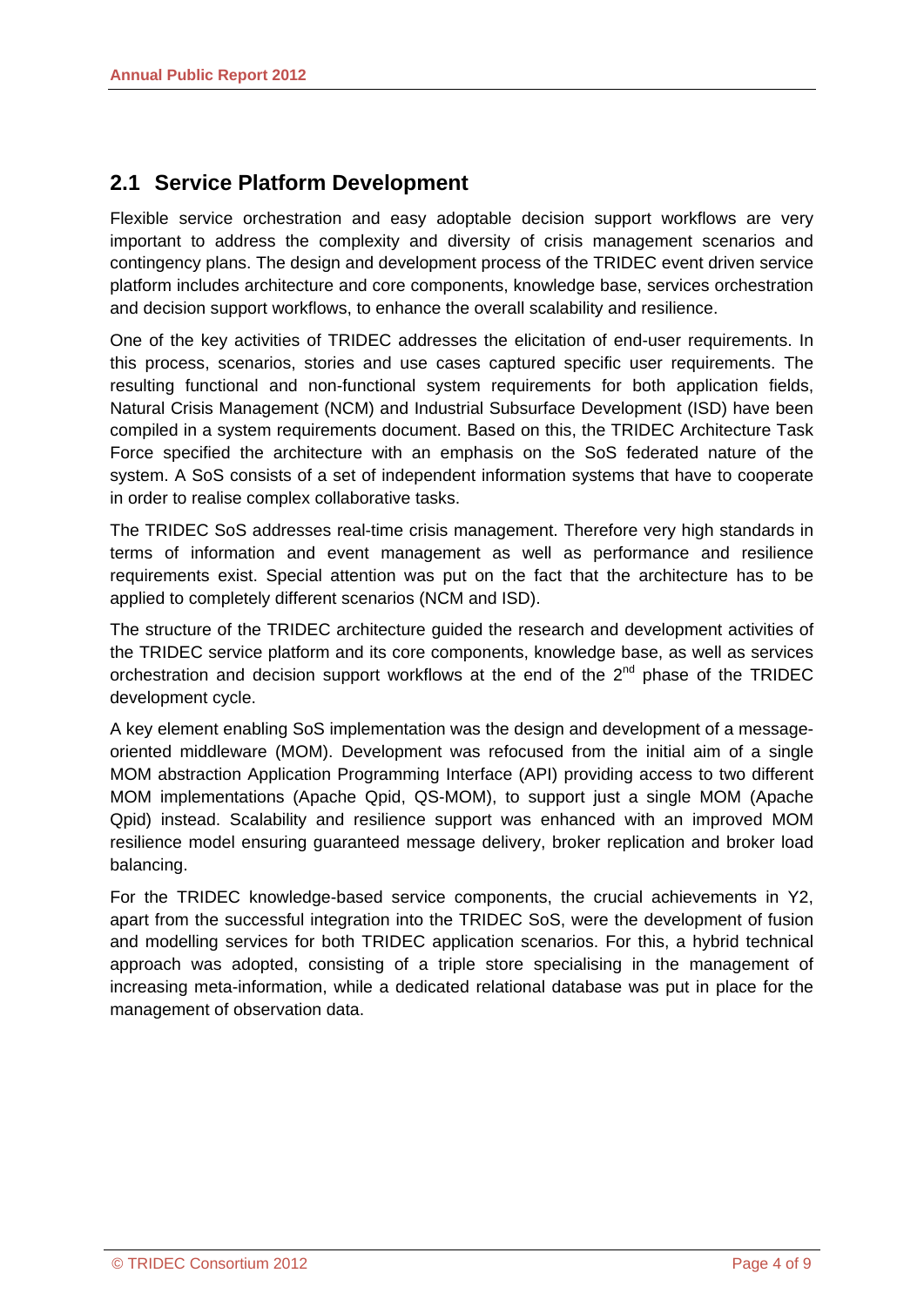#### **2.2 Application Development**

The development of pilot applications for the demonstration of the TRIDEC system in both application fields Natural Crisis Management (NCM) and Industrial Subsurface Exploration (ISD) has progressed as planned.

For the application prototype NCM test bed, the light-weight NCM system was extended to integrate a full enterprise service bus and security services in order to allow operators of the data acquisition sites to help protect the confidentiality and integrity of their data. The key objectives were the adaption of the sensor integration platform (SSB) and the Command and Control User Interface (CCUI) [Figure 1] to comply with the SoS concept. Also, demand access to tidal harmonics components from the knowledge base was developed, paralleled by the early integration of the matching tsunami modelling scenario algorithms. Investigations on the application of new sensors continue, ranging from social media reports and GPS to unmanned aerial vehicles (UAV).

Demonstrations of the current NCM system took place during the second TRIDEC Milestone meeting at the premises of the Kandilli Observatory and Earthquake Research Institute of the Bogazici University, Istanbul (KOERI). KOERI is a member of the TRIDEC consortium and responsible for tsunami early warning in Turkey. For the upcoming UNESCO-IOC ICG/NEAMTWS activities planned for November 2012, the latest mid-weight NCM system demonstrator has been deployed at KOERI and the Instituto Portuguese do Mar e Atmosfera (IPMA) in Portugal. Here the NCM demonstrator is additionally used for training and evaluation. The NCM demonstrator was furthermore presented in the European Crisis Management Laboratory (ECML) at the Joint Research Centre (JRC) in Ispra, Italy. Another TRIDEC NCM demonstrator was set-up at the Meteorological, Climatological and Geophysical Agency (BMKG) in Jakarta, Indonesia. After the integration of the existing sensor network and extensive subsequent system tests, the demonstrator was handed over to the BMKG.

For the Industrial Subsurface Drilling application (ISD), the main goal was to provide relevant information about upcoming, potentially critical situations and how these situations can be avoided for the drilling crew on a rig or the monitoring crew in the data centre. The first prototype of the Drilling Support System supported drilling at a single rig, based on historical data delivered by a Data Stream Simulator. The second period objectives for ISD were the provision of relevant information about upcoming, potentially critical situations and their avoidance, focusing on the scenarios of stuck pipe events and abnormality detection for single rigs. Three major drilling state detection services were implemented and their performance benchmarked, both for large volumes of meta-information and observation data. A successful test was conducted at the Ketzin drilling site in Brandenburg, Germany.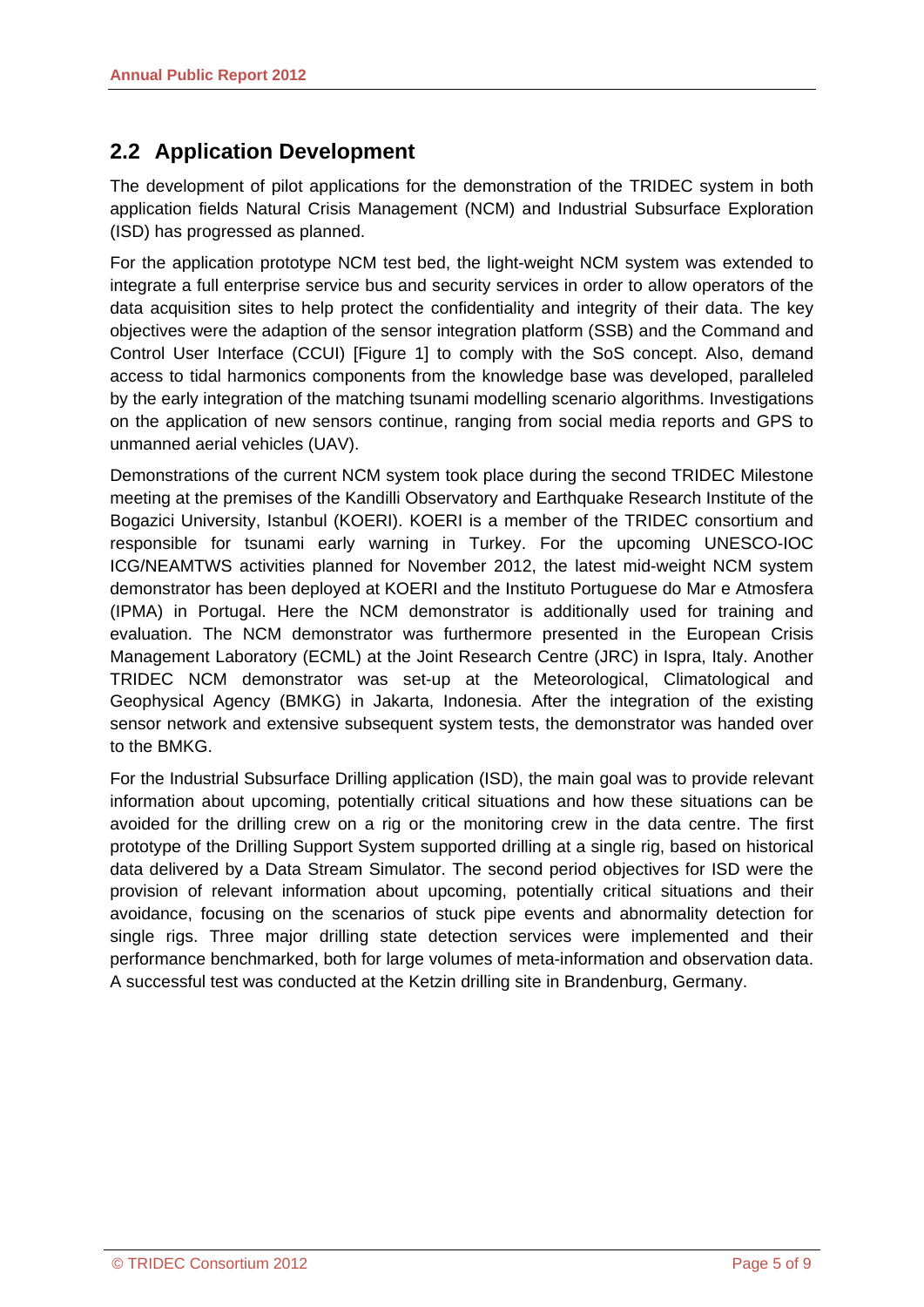

**Figure 1: The mid-weight NCM demonstrator's Command and Control User Interface (CCUI).** 

#### **2.3 User Involvement, Promotion and Awareness**

User involvement is important for the design, development and validation of the TRIDEC system. The consortium fostered the growth of a network of authorities and industry partners as well as research institutions.

To communicate the projects achievements, the TRIDEC project website was continuously updated to inform the general public about the achieved results while the online project portal is used as a central point of information for consortium members and the TRIDEC Technical and Scientific Advisory Board (TAB).

Project results and work in progress have been distributed by printed information such as the project fact sheet and dissemination materials (project presentation, image brochure and TRIDEC leaflet). Results and on-going activities of the TRIDEC project were announced within the respective scientific communities via active participation in congresses, conferences and other scientific or technical meetings.

The TRIDEC mid-term event, held during the European Geosciences Union (EGU) General Assembly 2012 in Vienna, Austria, served as a meeting place for TRIDEC partners and invited guests to reflect on the achieved status, the challenges ahead and application scenarios in other domains.

In addition, the EGU session NH5.7/ESSI1.7 "Architecture of Future Tsunami Warning Systems" was held by the TRIDEC consortium, serving as a major forum to disseminate the recent scientific achievements in TRIDEC on an international level.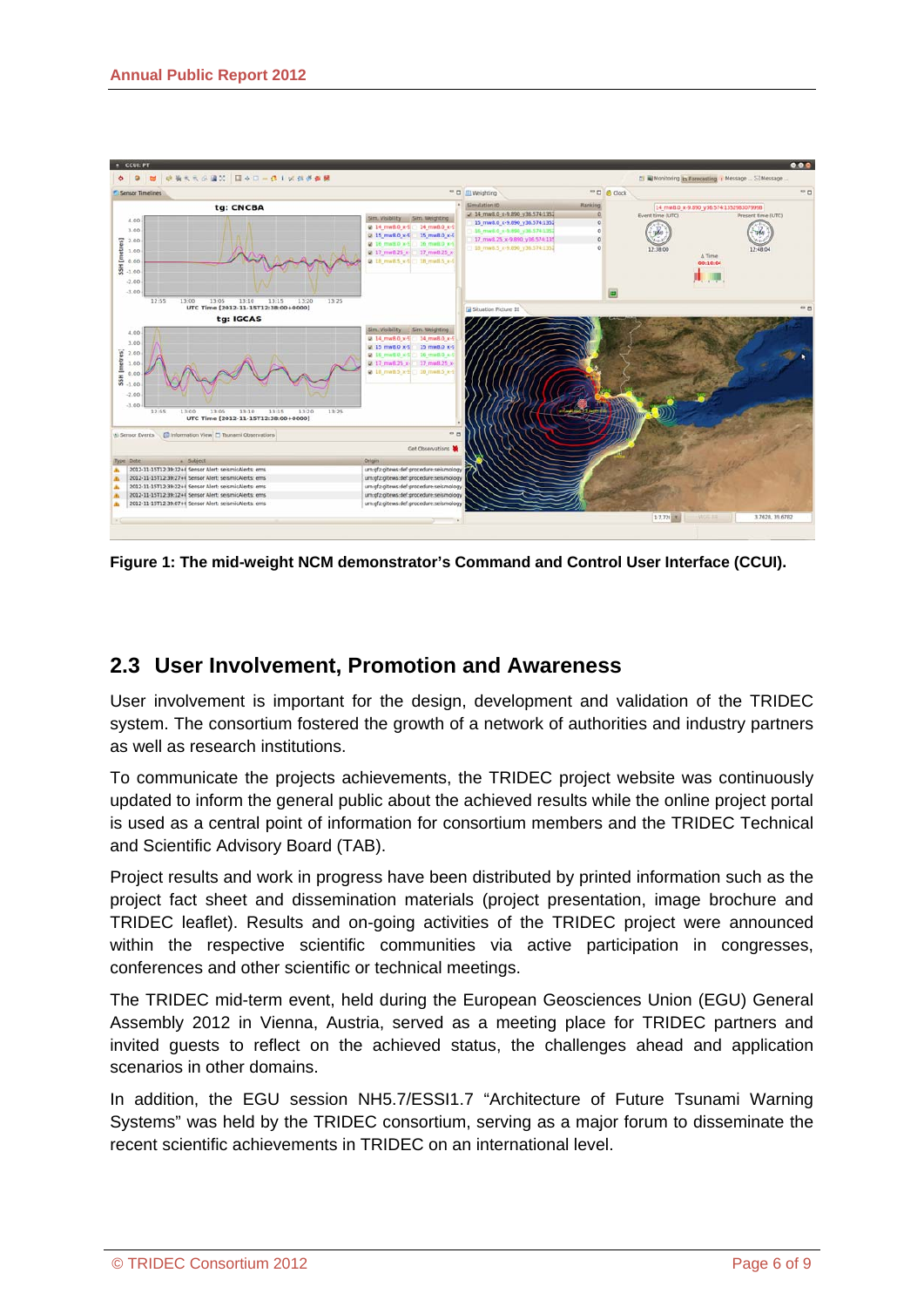Key events successfully targeted within the second project year:

- The First ICSU World Data System Conference: Global Data for Global Science (Kyoto, Japan: September 3–6 2011)
- European Conference on Machine Learning and Principles (ECML PKDD) (Athens, Greece: September 5–9, 2011)
- GeoEnergy Celle e.V. and GEBO in Cooperation with DGMK, International Conference for Advanced Drilling Technology (Celle, Germany: September 12–13, 2011)
- Intergeo 2011 (Nuremberg, Germany: September 27–29, 2011)
- 17<sup>th</sup> Middle East Oil & Gas Show and Conference (MEOS 2011) (Manama, Bahrain: September 28, 2011)
- $\bullet$  8<sup>th</sup> session of the Intergovernmental Coordination Group for the Tsunami Early Warning and Mitigation System in the North-eastern Atlantic, the Mediterranean and connected seas (Santander, Spain: November 22–24, 2011)
- Workshop: Tiefengeothermie Sachsen (Dresden, Germany: November 24, 2011)
- GMES Thementage Deutschland 2011, Workshop on Catastrophe and Crisis Management (Munich, Germany: November 24–25, 2011)
- World Petroleum Congress (Doha, Qatar: December 4–8, 2011)
- AGU 2011 (San Francisco, USA: December 5–9, 2011)
- ISCRAM 2012 (Vancouver, Canada: April 22–25, 2012)
- EGU 2012 (Vienna, Austria: April 22–27, 2012)
- TRIDEC Mid-Term Event (Vienna, Austria: April 25, 2012)
- FOSS4G-CEE: Free and Open Source Software for Geospatial in Central and Eastern Europe (Prague, Czech Republic: May 21–23, 2012)
- 9<sup>th</sup> PPRD South "Prevention and Preparedness" workshop for staff-level officials: "Tsunami emergency preparedness in Mediterranean coastal zones (Stromboli (Messina), Italy: May 28–June 3, 2012)
- XXII International Offshore and Polar Engineering (ISOPE) Conference (Rhodos, Greece: June 17–22, 2012)
- Agit 2012: Applied Geoinformatics Symposium (Salzburg, Austria: July 4–6, 2012)
- $5<sup>th</sup>$  ISCRAM Summer School "The Role of Social Media in Crisis Management" (Tilburg, Netherlands: August 15–24, 2012)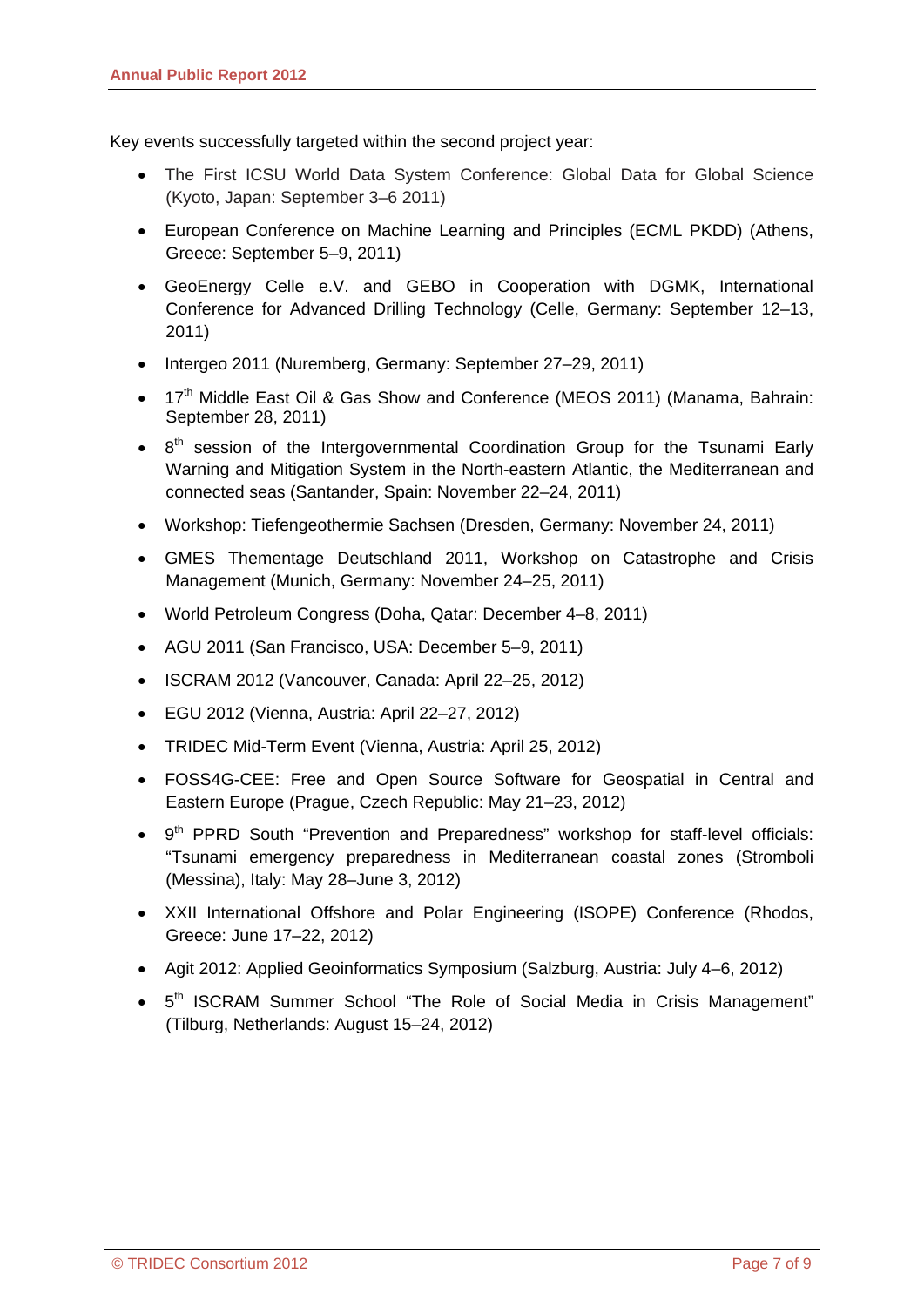# **3 Future Work**

In TRIDEC's third project year, the mid-weight versions for the NCM and ISD demonstrators will be extended with a fully functional multi-bus supporting multimedia streaming as well as advanced decision support system (DSS) and knowledge base sub-systems. In order to respond to evolving crisis conditions the multi-bus system supports the dynamic composition of individual workflows that can be orchestrated and controlled at runtime. Full thematic pilot applications will be implemented for NCM and ISD scenarios.

# **4 Further Information**

Further information and up to date status reports can be obtained from the TRIDEC website at http://www.tridec-online.eu or via mail (tridec-contact@gfz-potsdam.de).